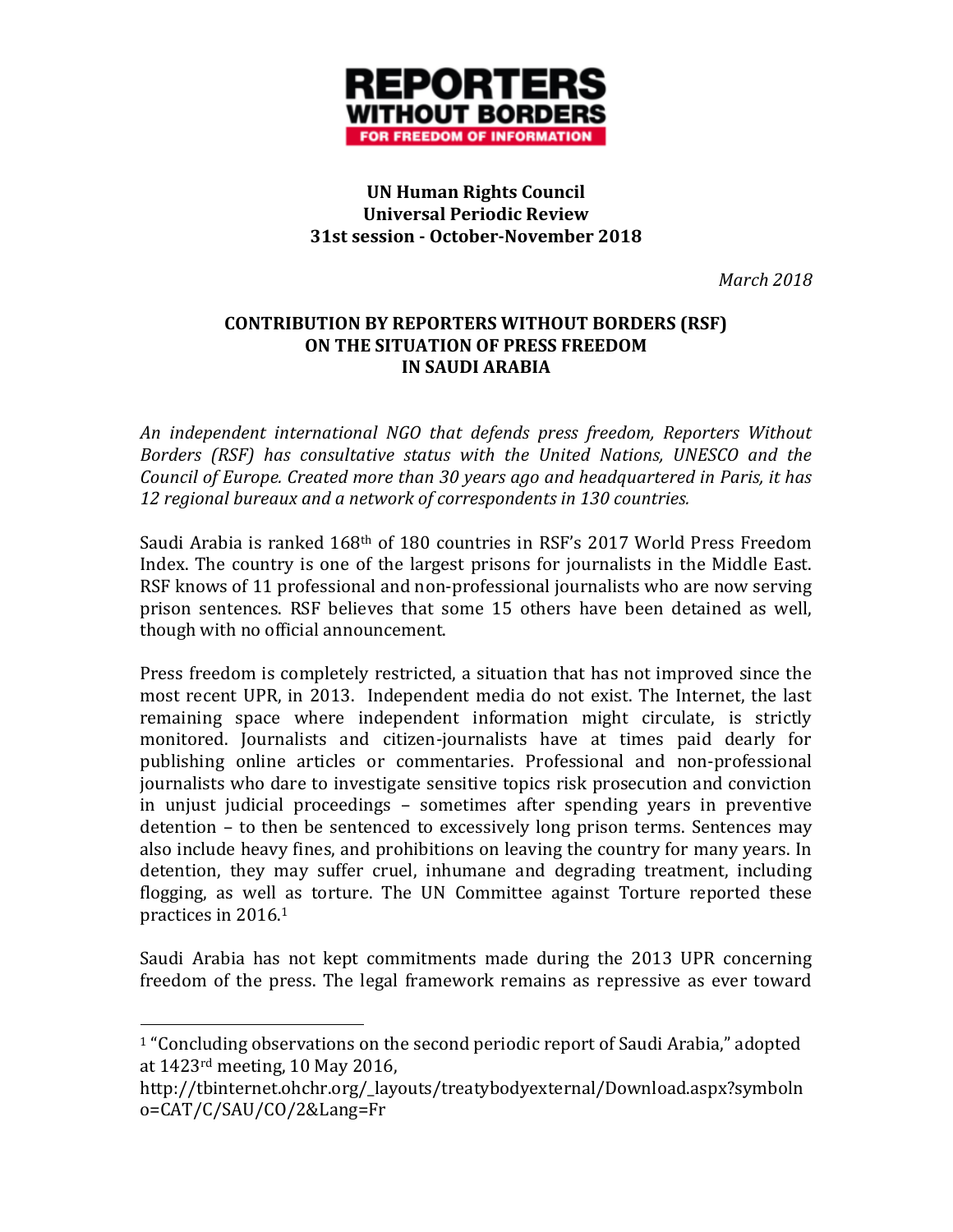

journalists. Independent voices are silenced, with repression extending to online writings. The kingdom constantly practices censorship on sensitive matters, both inside and outside its borders. For example, the government obstructs media coverage of the war in Yemen. And allies are encouraged to silence critics. As pretexts for restricting basic freedoms and for intimidating and imprisoning those who try to independently disseminate information, officials cite respect for tradition and religion, the fight against terrorism, and even perceived hostility on the part of other countries in the region,

### **1 – Legal repression still in place**

During the 2013 UPR cycle, Saudi Arabia accepted recommendation 138.53, to "bring its domestic legislation in line with the rights to freedom of expression, association and assembly." The government also accepted recommendation 138.52, to "revise the 2011 law in order to guarantee freedom of opinion and expression, as well as freedom of association and peaceful assembly." However, professional and non-professional journalists are still targeted by laws that criminalize freedom of expression and the practice of journalism.

Article 6 of the cyber crime law of 2007 provides that any person involved in the "production, preparation, transmission or storage of material impinging on public order, religious values, public morals, and privacy, through the information network or computers" is "subject to imprisonment for a period not exceeding five years and a fine not exceeding three million riyals or to either punishment." Journalists and citizen-journalists have been convicted under this law for posts on social networks.

A new anti-terrorism law adopted in November 2017 continues a dangerous trend that began in the preceding 2014 law, with provisions based on vague definitions of terrorism. As a UN committee of human rights experts reported critically in January 2018, the effect is to enable prosecution of journalists and peaceful activists. Some activities are classified as terrorism even though they are nonviolent – for example, speaking of "changing the system of rule" (article 30). Under article 20, those detained under the law are deprived of the right to defend themselves. And article 30 defines criticism of the king and crown prince that "brings religion or justice into disrepute" as terrorism. The penalty is up to 10 years in prison. The law's sole positive feature is that the crime of "insult to the reputation of the State" in the 2014 version is eliminated in the 2017 law.

The 1992 Basic Law of Governance, which establishes the Koran and the Sunnah as the constitution, and Islamic religious law (Sharia) as the foundation of rule, provides in article 39 that media must employ decent language, contribute to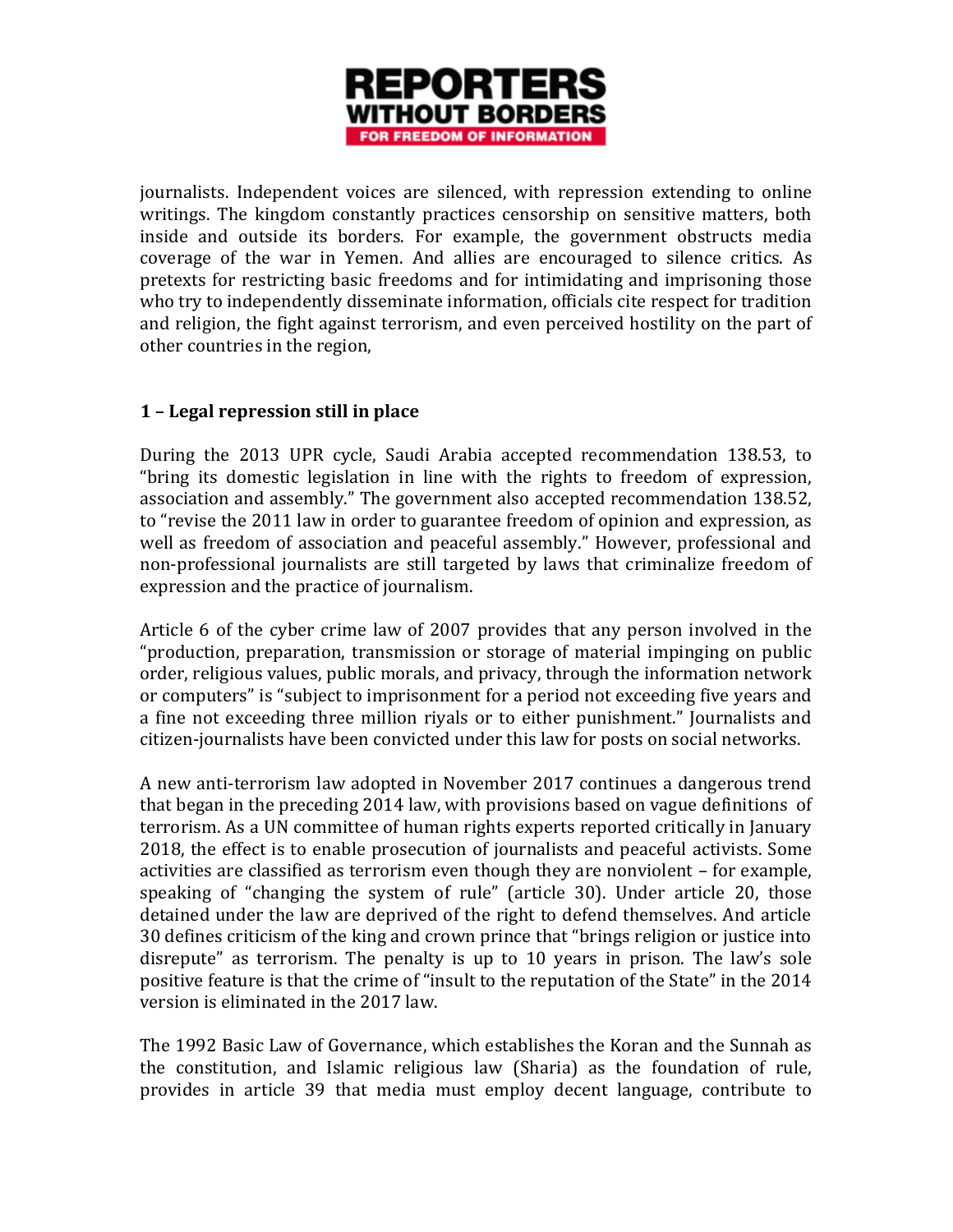

educating the nation and to reinforcing unity. Media must not undermine national security, or in general, the interests of the State – including customs, the religion of Islam and the royal family. In keeping with these provisions, the Arab-language edition of the August 2015 issue of *National Geographic,* an American magazine, whose cover story was Pope Francis and his reforms, was censored for "cultural reasons."

The 2003 press law, which guarantees freedom of expression within the limits of Sharia, provides for sanctions that range from fines to prison sentences, as well as the shutdowns of media organizations. A 2011 royal decree provides for even heavier and disproportionate fines – up to 500,000 riyals, (113,000 euros) for similar offenses – offending religious figures, contradicting Sharia, and inciting disturbance of public order or State security.

### **2. Independent voices are silenced**

Professional and non-professional journalists are convicted under these repressive laws. Journalists are sometimes held incommunicado in pre-trial detention for long periods of time.

# **2. a) Heavy sentences**

 $\overline{a}$ 

Many journalists are convicted for having disseminated sensitive information. At least 11 of them are now behind bars.

● **Raif Badawi,** a Saudi blogger and co-founder of an online discussion site (*Liberal Saudi Network)* was convicted in May 2014 of "insulting Islam" and sentenced to 10 years in prison and 1,000 lashes, and was banned from leaving the country for 10 years. In addition, he was fined 1 million riyals (226,000 euros). Other charges included publishing material that "undermines public order, religious values, public decency or privacy." Specifically, he was accused of criticizing and mocking religious figures and the Committee for the Promotion of Virtue and Prevention of Vice, as well as challenging religious influence on society. The flogging of Badawi in January 2015 provoked worldwide condemnation. Subsequent flogging sessions were postponed for medical reasons. The recipient of the 2014 RSF citizen-journalist award, he has received other major recognition in recent years, including the Sakharov Prize in 2015 . The Working Group on Arbitrary Detention in 2015 classified his imprisonment as arbitrary.<sup>2</sup>

<sup>&</sup>lt;sup>2</sup> Opinions adopted by the Working Group on Arbitrary Detention at its seventy-second, 20–29 April 2015, No.13/2015, A/HRC/WGAD/2015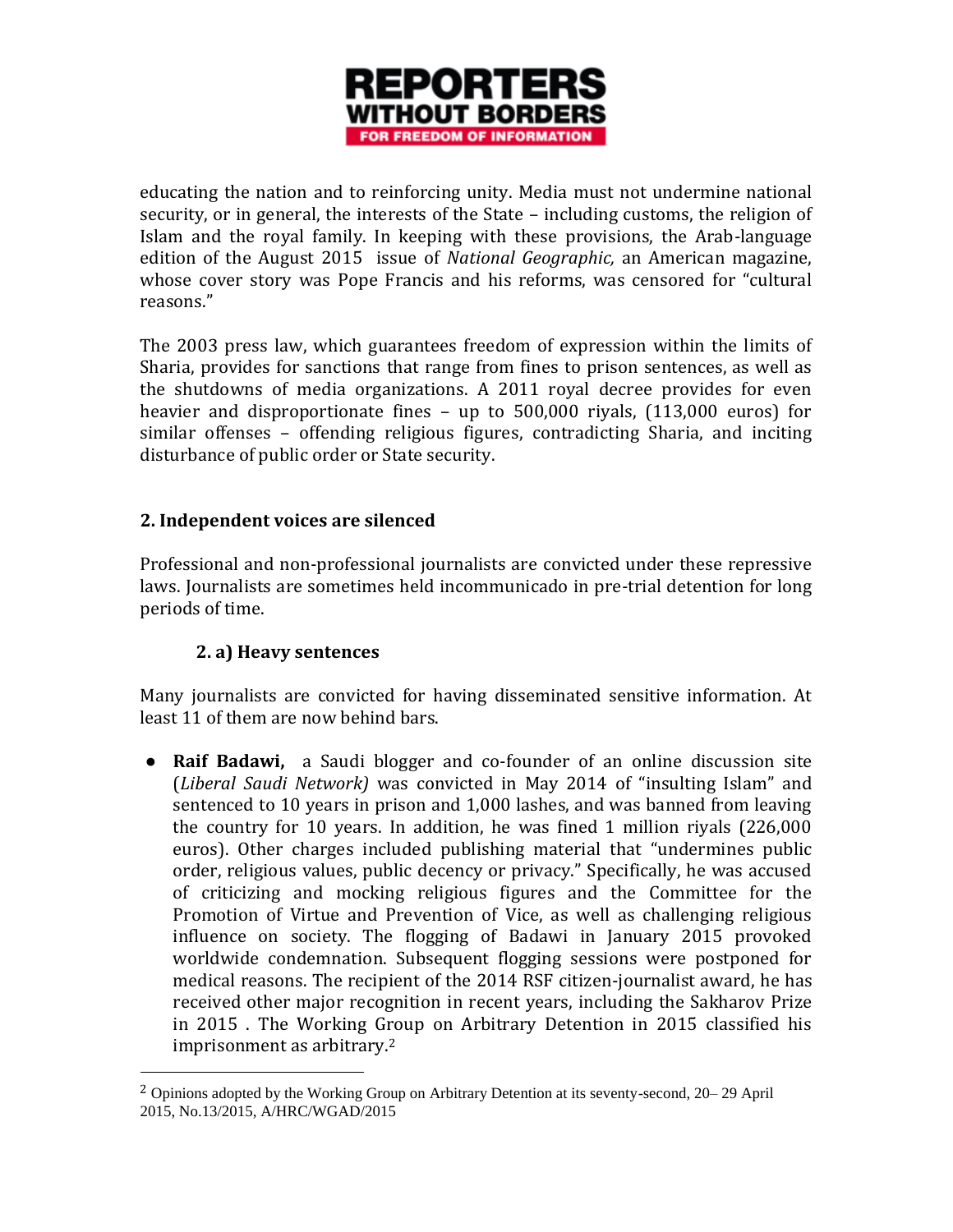

- **Jassim Mekki A'al Safar,** a photographer, was arrested in July 2012, and sentenced to seven years in prison in June 2014 for having published photos and videos that, among other violations, allegedly discredited the kingdom.
- Journalist **Alaa Brinji**, imprisoned since May 2014, was sentenced in 2016 to five years in prison, a heavy fine and an eight-year travel ban, for tweets deemed insulting to the kingdom's rulers. Tried by a special anti-terrorism court, he was found guilty of mocking religious figures, "inciting public opinion," and "accusing members of the security forces of killing demonstrators" in the eastern district of Awamia. He was also convicted for violating article 6 of the cyber-crime law.
- Writer and journalist **Zuhair Al-Kutbi** was also found guilty of violating the terrorism and cyber-crime laws. In December 2015 he was sentenced to four years in prison (with two years suspended for health reasons), for calling for political reform over the "Fi al Samim" program on the *Rotana Khalijia* network. He was also found guilty of insulting the Saudi state and its symbols, and of inciting chaos.
- **Wajdi Al-Ghazzawi,** owner of the religious *Al-Fajr* TV channel, and a presenter on one of its programmes, was sentenced in February 2014 to 12 years in prison for accusing Saudi Arabia of links with terrorism, Al-Qaeda in particular.
- Journalist **Saleh Al Shehi** was sentenced on 8 February 2018 to five years in prison, and to five-year travel ban upon release. He was convicted of insulting the royal court by charging members with corruption and nepotism. His arrest was not announced until he was convicted. News of his disappearance was reported on social networks in January. But his work in the *al-Watan* newspaper had ceased appearing as of mid-December 2017.
- Citizen-journalist **Nazir Al-Majid** was sentenced in January 2017 to seven years in prison, a seven-year travel ban, and a fine by the Specialized Criminal Court in Riyadh. He was convicted of a range of charges including disobeying authorities, participating in demonstrations in Awamiya, criticizing the government in his writings, and maintaining contacts with correspondents for foreign media outlets, including *Reuters, AFP* and *CNN.* He had first been arrested in 2011 after publishing an article on the Australian Arab-language news site *Al-Mothaqaf*

 $\overline{a}$ 

<sup>,</sup>http://www.ohchr.org/Documents/Issues/Detention/Opinions2015AUV/Opinion%202015%2013\_SaudiAr abia\_Majid\_Al\_Nassif\_AUV.pdf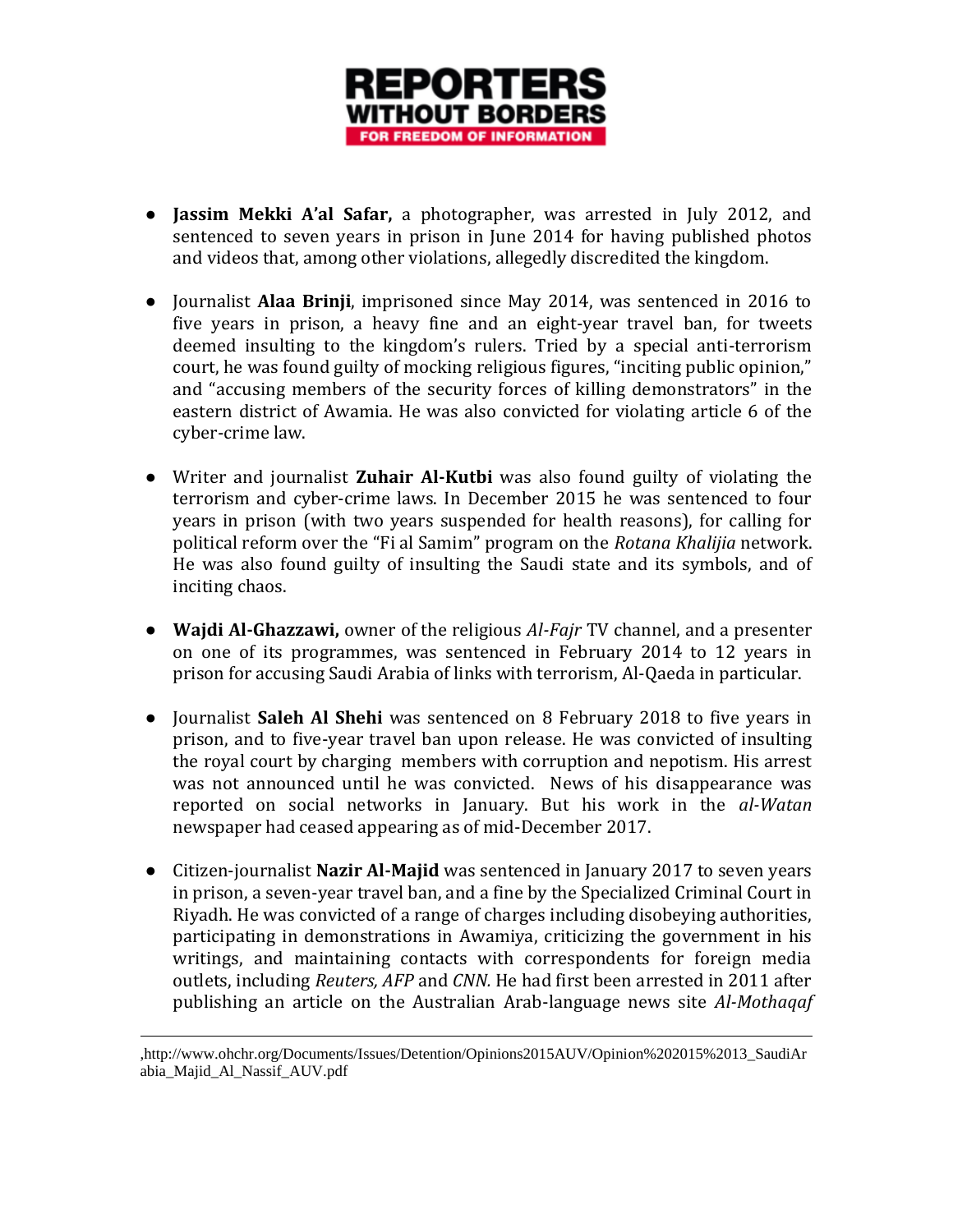

headlined, "I protest, therefore I am a human being." In 2012, the Working Group on Arbitrary Detention classified his detention as arbitrary.<sup>3</sup>

### **2.b) Secret arrests**

Many journalists and citizen-journalists have been secretly detained, according to reports gathered by RSF.

- Approximately 15 journalists and citizen-journalists were swept up in a wave of arrests that began in September 2017. Authorities have maintained silence, leading families to refuse to provide information for fear of reprisals, so the exact number of those detained is unknown. For security reasons, RSF will not disclose all the cases of which it is aware. Those arrested have mainly been interrogated about their writings in the press, on social networks (Twitter and Snapchat), and their participation in TV programmes. Officials have criticized them for lacking loyalty to Saudi policies. Among the arrestees are **Essam Al Zamil,** who is well known for the information he gathers and disseminates on social networks; **Jamal Farsi,** a liberal, pro-reform journalist, citizen-journalist and businessman; journalist **Sami al Thubaiti;** and bloggers **Mustafa Al-Hassan** (who has an advanced form of cancer and was freed for health reasons in March 2018) and **Al Banakhi** (a pseudonym).
- **Turad Al Amri,** a well-known Saudi journalist and commentator, is believed to have been arrested in November 2016 and detained ever since although authorities have released no information about him.

# **2.c) Media bureau shutdowns and forced resignations**

The recent diplomatic conflict between Saudi Arabia and the United Arab Emirates and Qatar has forced media organizations into the centre of the crisis, leading to media office closings and resignations.

Thirteen demands made to Doha in June 2017 by its Persian Gulf and Egyptian neighbours include shutting down the *Al-Jazeera* network , as well as other media organizations accused of ties to Qatar. These include *Al-Araby al-Jadeed* and *Middle East Eye.* Saudi Arabia, followed by Jordan, shut *Al-Jazeera* bureaux in June 2017. The Qatar network's office in Taiz, Yemen, was closed in January 2018.

Journalists in the region who work for these outlets have been forced to choose sides. Many Saudi journalists have resigned from targeted outlets such as *Al-Jazeera* 

l

<sup>3</sup> Report of the Working Group on Arbitrary Detention, A/HRC/22/44,

http://www.ohchr.org/Documents/HRBodies/HRCouncil/RegularSession/Session22/A.HRC.22.44\_en.pdf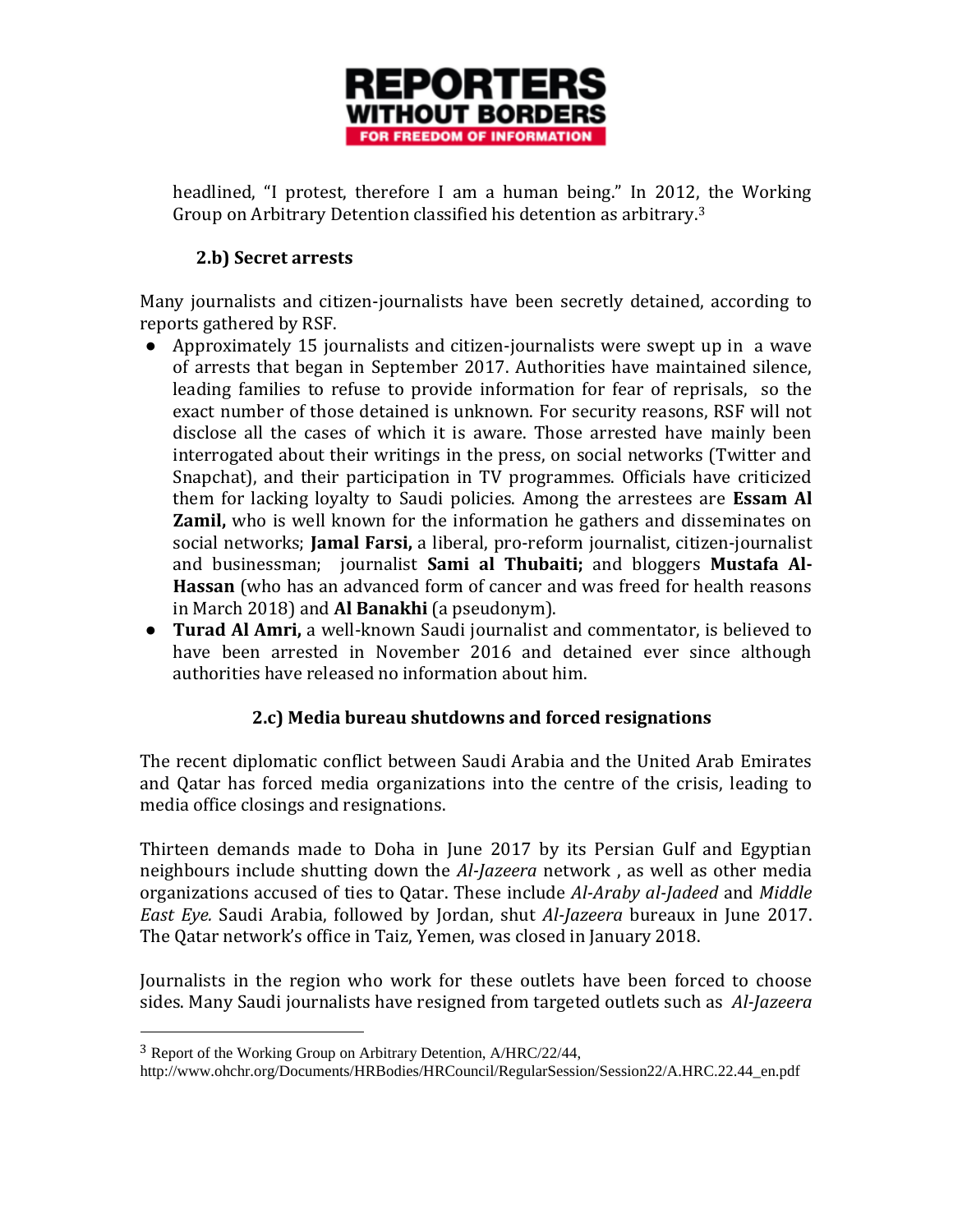

and *BeIN*. The day after Saudi Arabia broke diplomatic relations with Qatar, the *Al-Jazeera* bureau chief in Riyadh, **Assem Al-Ghamdi,** announced his resignation on Twitter. **Fahd Al-Oteibi,** a Saudi journalist and sports commentator for *BeIN Sport,*  took the same step. So did **Fahd Al-Rouqi**, who had worked for TV channel *Al Kas.*  **Ali Al-Dhafari,** star presenter of the programs "In Depth" and "Interview" on *Al Jazeera,* also announced his resignation on June 20, 2017, before disappearing from public life.

Jordanian journalist **Ola Al Fares** was forced to resign from the Saudi *MBC* network in December 2017 following a humorous commentary about Saudi politics prompted by US President Donald Trump's announcement concerning the American Embassy in Israel.

# **3. Information blackouts**

Freedom of movement for foreign journalists who travel to Saudi Arabia is strictly limited. They face difficulties in traveling without their assigned official spokesman.

Covering the war in Yemen is difficult in itself. But Saudi Arabia, a leader of the Arab coalition that is attacking Yemen, has made the job even harder by delaying visas for foreign journalists, at times preventing them from boarding humanitarian flights, virtually the only way to enter the country.

Dissemination of information is made equally difficult by constant Internet censorship. This control system was installed in order to block the formation of movements such as those that arose in Tunisia and Egypt in 2011. The censorship hits news sites considered to represent opposition, such as the Saudi *Al Nabaa,* the Omani *Al mowatin,* and *Al Jazeera,* which is Qatari and international.

● Online news activists are increasingly hesitant to express themselves openly on social networks. Troll legions have been deployed to condemn and silence them. This practice dates back to the so-called "King Salman's electronic army," a force developed by the father of the present ruler, Crown Prince Mohammed Bin Salman. Since the Gulf crisis of summer 2017, intimidation campaigns on Twitter, instigated by the prince's advisers, have targeted many professional and non-professional journalists. This harassment comes on top of police summonses to Twitter users suspected of disloyalty to rulers. In addition, journalists who have used social networks to disseminate sensitive information have been arrested and convicted. The Special Rapporteur on Extreme Poverty and Human Rights concluded in 2017, after a mission to Saudi Arabia: *"The role of social media has been confined to a safety valve and has not led to more formal opportunities for freely expressing views and debating policies."*